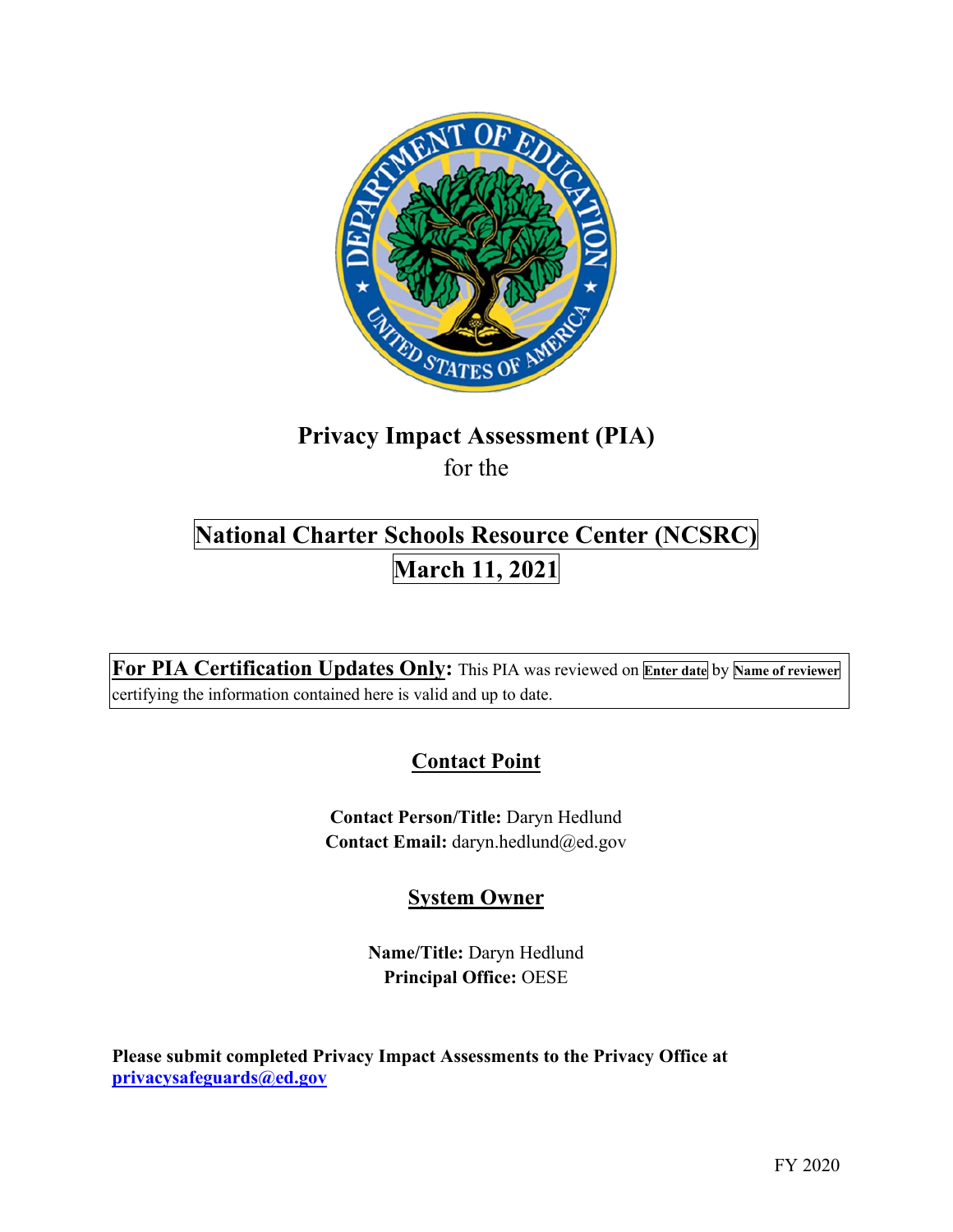*Please complete this Privacy Impact Assessment (PIA) on how personally identifiable information (PII) is collected, stored, protected, shared, and managed electronically by your system. You may wish to consult with your ISSO in completing this document. If a question does not apply to your system, please answer with N/A.* 

#### **1. Introduction**

 **1.1.** Describe the system including the name, acronym, and a brief description of the program or purpose for the system.

or purpose for the system.<br>The U.S. Department of Education (Department) is required by statute to reserve Charter Act of 1965 (ESEA), (20 CFR 4304), the Department reserves CSP funds to (1) and to eligible entities and States receiving Facilities Financing Assistance grants, through the CSP; (2) disseminate best practices regarding charter schools; and (3) Schools Program (CSP) funds to conduct national activities in support of the CSP. Under Title IV, Part C, Section 4305(a)(3) of the Elementary and Secondary Education disseminate Technical Assistance (TA) both to State entities in awarding CSP subgrants, including Grants for Credit Enhancement (CE) for Charter School Facilities and State Charter School Facilities' Financing Assistance Grants (Credit Enhancement Grants) evaluate the impact of the CSP, including the impact on student achievement.

 CSP funds (<https://charterschoolcenter.ed.gov>/). It serves as a central location for The National Charter Schools Resource Center (NCSRC) is a website established using charter sector resources and publications, upcoming events, relevant news, and funding opportunities. The NCSRC website offers a diverse selection of objective resources on every aspect of the charter school sector for charter school stakeholders and the public. The website also provides an ability for any user to register for a periodic newsletter on charter school-related topics. The website also provides an ability for verified CSP grantees to register for a community of practice, which is a third-party, public website that allows verified grantees, as peers, to exchange grant-related questions with each other and information about the implementation of their grants.

**1.2.** Describe the purpose for which the personally identifiable information  $(PII)^{1}$  is collected, used, maintained or shared.

 Constant Contact (Newsletter) First name, last name, email address

place of birth, mother's maiden name, etc. OMB Circular A-130, page 33 <sup>1</sup> The term "personally identifiable information" refers to information which can be used to distinguish or trace an individual's identity, such as their name, social security number, biometric records, etc. alone, or when combined with other personal or identifying information which is linked or linkable to a specific individual, such as date and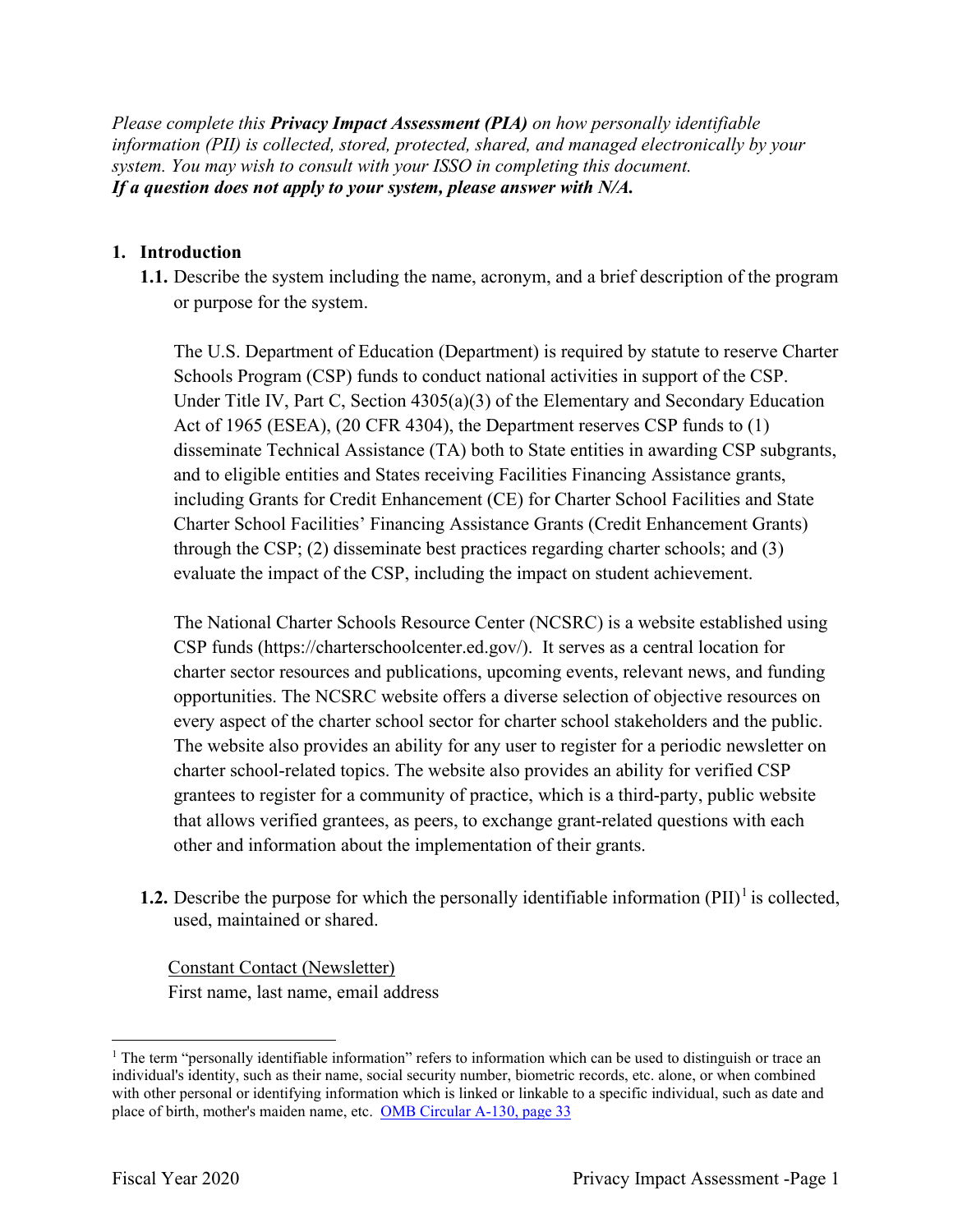This information is collected from all persons that wish to receive a newsletter on charter schools related topics. Constant Contact is a third-party servicer that supports the Department by distributing a newsletter using an email list. Individuals may voluntarily sign up for a newsletter that ED sends out periodically with topics central to administering CSP grants.

#### Groupsite (Third-Party Community of Practice)

 First name, last name, email address, and an optional profile photo grants. ED only has access to user data that the user makes public in Groupsite. Ed has the ability to remove users and does so when they are no longer a CSP This information is collected by Groupsite from only CSP grantees that wish to interact with other verified CSP grantees, as peers, to exchange grant related questions of each other and information about their implementation of their grant. This is a voluntary sign up for a third-party, public website that ED makes available for this purpose of grantee information exchange as it relates to CSP grantee.

#### Contact Us Form

First name, last name, email address

 who have general questions about the charter school sector. The information is only This information is collected from all users requesting help with the NCSRC website or retained until the issue is resolved or a response to the requestor is provided.

**1.3.** Is this a new system, or one that is currently in operation?

#### Currently Operating System

**1.4.** Is this PIA new, or is it updating a previous version?

#### New PIA

**1.5.** Is the system operated by the agency or by a contractor?

#### Contractor

- **1.5.1.** If the system is operated by a contractor, does the contract or other acquisitionrelated documents include privacy requirements?
	- $\Box$  N/A

Yes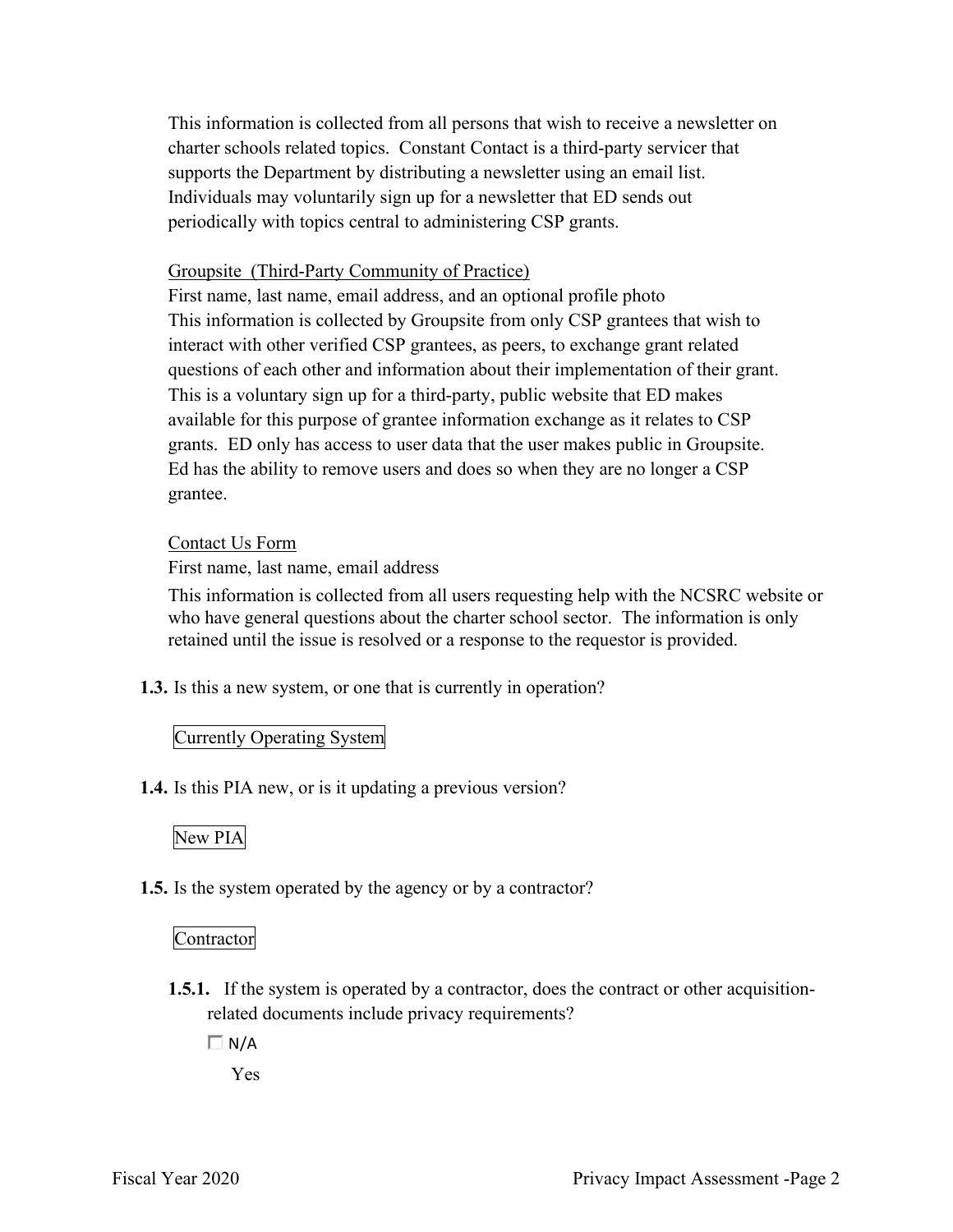## **2. Legal Authorities and Other Requirements**  *If you are unsure of your legal authority, please contact your program attorney.*

 **2.1.** What specific legal authorities and/or agreements permit and regulate the collection and use of data by the system? Please include name and citation of the authority.

 document as the Charter School Programs or CSP), is authorized under Title IV, Part C The Every Student Succeeds Act (ESSA), Public Law No. 114-95, reauthorized and amended the Elementary and Secondary Education Act of 1965 (ESEA). One of the new provisions, Expanding Opportunity through Quality Charter Schools (referred to in this of the ESEA, as amended by the ESSA. This provision requires the Department to reserve CSP funds to conduct national activities in support of the CSP. Under Title IV, Part C, Section 4305(a)(3) of the ESEA, the Department reserves CSP funds to (1) disseminate TA, both to State entities in awarding CSP subgrants, and to eligible entities and States receiving Facilities Financing Assistance grants, including Grants for Credit Enhancement for Charter School Facilities and State Charter School Facilities' Credit Enhancement Grants through the CSP; (2) disseminate best practices regarding charter schools; and (3) evaluate the impact of the CSP, including the impact on student achievement.

#### **SORN**

such as a Social Security Number or other identification?<br>No **2.2.** Is the information in this system retrieved by an individual's name or personal identifier

**2.2.1.** If the above answer is **YES,** this system will need to be covered by Privacy Act System of Records Notice(s)  $(SORN(s))$ .<sup>2</sup> Please provide the SORN name, number, Federal Register citation and link, or indicate that a SORN is in progress.

 $\overline{M}$  N/A

Click here to enter text.

 **2.2.2.** If the above answer is **NO**, explain why a SORN was not necessary. For Department, etc. example, the information is not retrieved by an identifier, the information is not maintained in a system of records, or the information is not maintained by the

access and correct any PII maintained by ED. https://connected.ed.gov/om/Documents/SORN-Process.pdf<br>Fiscal Year 2020 Privacy Impact Assessment -Page 3  $2$  A System of Records Notice (SORN) is a formal notice to the public that identifies the purpose for which PII is collected, from whom and what type of PII is collected, how the PII is shared externally (routine uses), and how to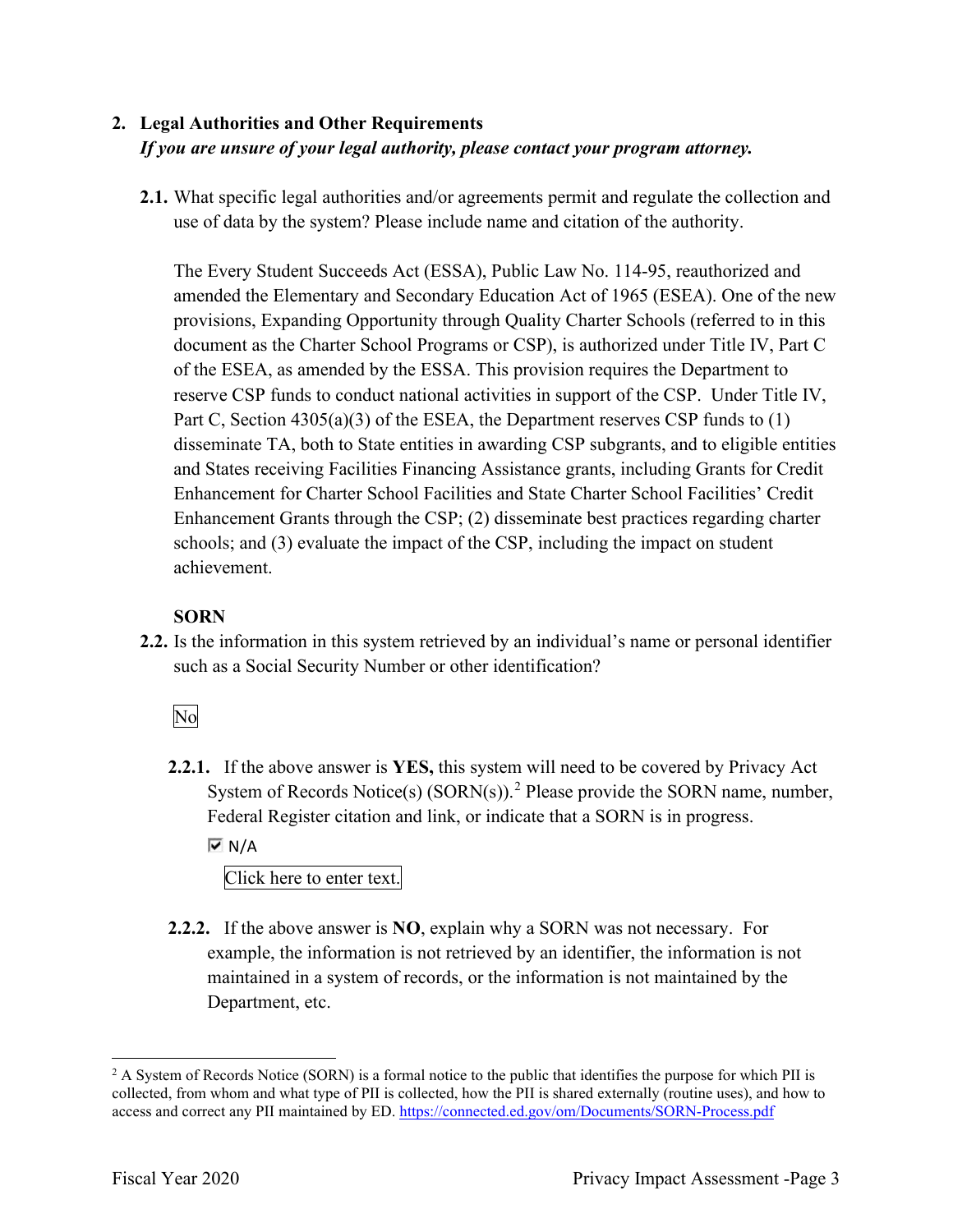#### $\overline{M}$  N/A

The information is not retrieved by name or identifier and is therefore not maintained in a system of records.

#### **Records Management**

**If you do not know your records schedule, please consult with your records liaison or send an email to [RMHelp@ed.gov](mailto:RMHelp@ed.gov)** 

 **2.3.** What is the records retention schedule approved by National Archives and Records Administration (NARA) for the records contained in this system? Please provide all relevant NARA schedule numbers and disposition instructions.

 file, but longer retention is authorized if required for business use. The applicable ED records schedule is 254: Grants Administration and Management Files (N1-441-11-001). Records are destroyed 10 years after last action is taken on the

**2.4.** Is the PII contained in this system disposed of appropriately, and in accordance with the timelines in the records disposition schedule?

Yes

#### **3. Characterization and Use of Information**

#### **Collection**

**3.1.** List the specific PII elements (e.g., name, email, address, phone number, date of birth, Social Security, etc.) that the system collects, uses, disseminates, or maintains.

Constant Contact (Newsletter)

First name, last name, email address

This information is collected from all persons who wish to receive a newsletter on charter schools related topics. This is a voluntary sign up for a newsletter that ED sends out periodically with topics central to administering CSP grants.

Groupsite (Third-Party Community of Practice)

 First name, last name, email address, and an optional profile photo This information is collected by Groupsite from only CSP grantees that wish to interact with other verified CSP grantees, as peers, to exchange grant related questions of each other and information about their implementation of their grant. This is a voluntary sign up for a third-party, public website that ED makes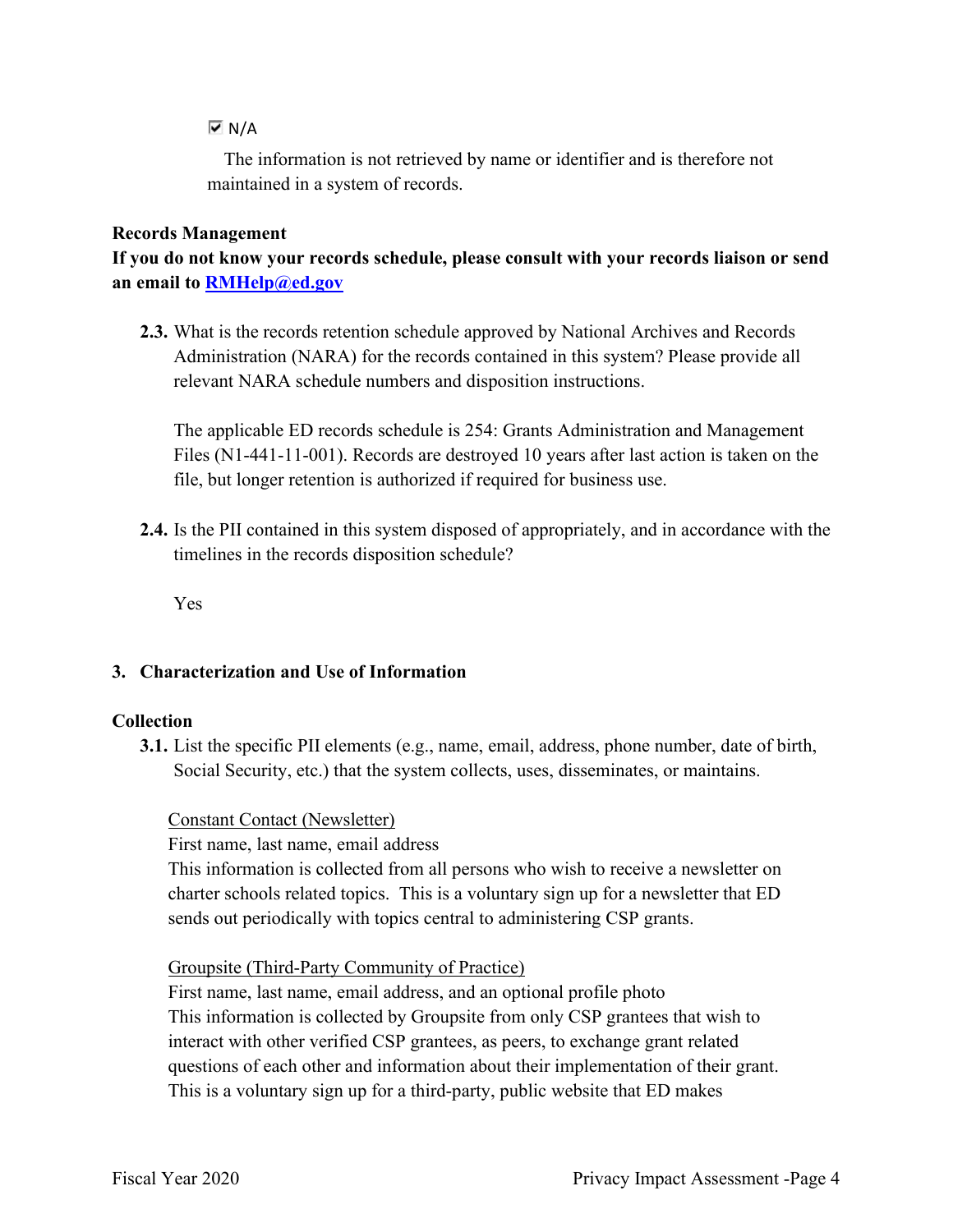ED has the ability to remove users and does so when they are no longer a CSP available for this purpose of grantee information exchange as it relates to CSP grants. ED only has access to user data that the user makes public in Groupsite. grantee.

Contact Us Form

First name, last name, email address

This information is collected from all users requesting help with the NCSRC website or who have general questions about the charter school sector. The information is only retained until the issue is resolved or a response to the requestor is provided.

stated in Question 1.2?<br>Ves **3.2.** Does the system collect only the minimum amount required to achieve the purpose

## Yes

 contact information in order to achieve this purpose. To engage with the The purpose of the collection is to provide information to individuals who request information from the Department, or to allow interested parties to communicate with each other in a community of practice. The system collects only name and Community of Practice, users may submit a photo to Groupsite if they wish, but this is not required.

**3.3.** What are the sources of PII collected (e.g., individual, school, another agency, commercial sources, etc.)?

 Department through the webpage. For the newsletters, the requesters provide the information to Constant Contact. For the Community of Practice, the requestors provide the information to Groupsite, a third party that hosts the Community of Practice on a For the contact us page, the requesters provide the information directly to the non-Department website.

 **3.4.** How is the PII collected from the stated sources listed in Question 3.3 (e.g., paper form, web page, database, etc.)?

 provide the information. Constant Contact, the third-party newsletter website, sends the For the contact us information, the information is collected through a webform on the NCSRC webpage. For the newsletters and Community of Practice, the users select a link on the NCSRC webpage, which takes them to a third-party service webpage to user an email to confirm their request for the newsletter. Groupsite, the third-party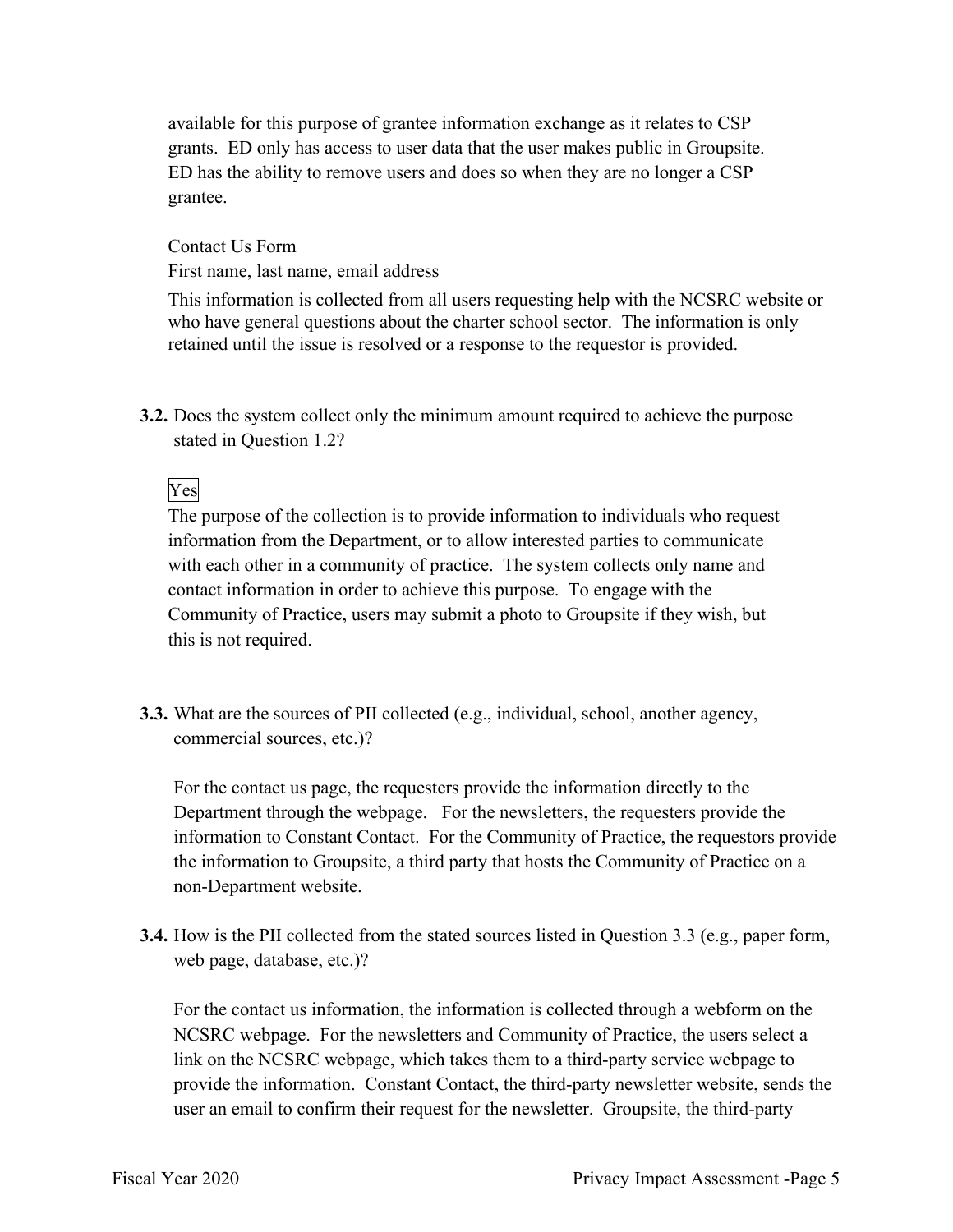community of practice website, sends ED an email to confirm the user is a CSP grantee. ED confirms and enables the user's account in Groupsite which then sends a welcome email to the user.

**3.5.** How is the PII validated or confirmed to ensure the integrity of the information collected?<sup>3</sup> Is there a frequency at which there are continuous checks to ensure the PII remains valid and accurate?

 or an answer unless they provide the correct information. Constant Contact, the third- party newsletter website, sends the user an email to confirm their request for the user information. In the case of the newsletter, email addresses that are "undeliverable" account is disabled. Audits of Groupsite users happen weekly, by ED's NCSRC For the contact us information, since the requesters provide the information directly, it is likely to be valid. Additionally, the requesters will not receive the information requested newsletter. Groupsite, the third-party community of practice website, sends ED an email to confirm the user is a CSP grantee. ED confirms and enables the user's account in Groupsite which then sends a welcome email to the user. Newsletter and Groupsite subscriber/user accounts are audited by ED's contractor on a routine basis to validate are purged from the system. For Groupsite, if the user is no longer a grantee, the contractor.

#### **Use**

**3.6.** Describe how the PII is used to achieve the purpose stated in Question 1.2 above.

 Based on either of these, the user will or will not get the newsletter. Constant Contact For the newsletter, email addresses are used to know who has subscribed/unsubscribed. collects names of subscribing users in order to address the newsletter to them (e.g. Dear First Name Last Name).

The contact us information is used to provide the information requested.

ED's Grant Award Notification (GAN) issued to ED's charter schools grantees. For the community of practice (Groupsite), the PII (name and email address) is used to authenticate that the user is indeed a grantee by cross-checking it with information on

 an account for the user and asks for first name, last name, and password creation. Then Initially, an email address is required. Groupsite will verify the email address with the requesting user by sending a verification email to them. Once verified, Groupsite creates

and communication with the individual whose information it is. <sup>3</sup> Examples include restricted form filling, account verification, editing and validating information as it's collected, and communication with the individual whose information it is.<br>Fiscal Year 2020 Privacy Impact Assessment -Page 6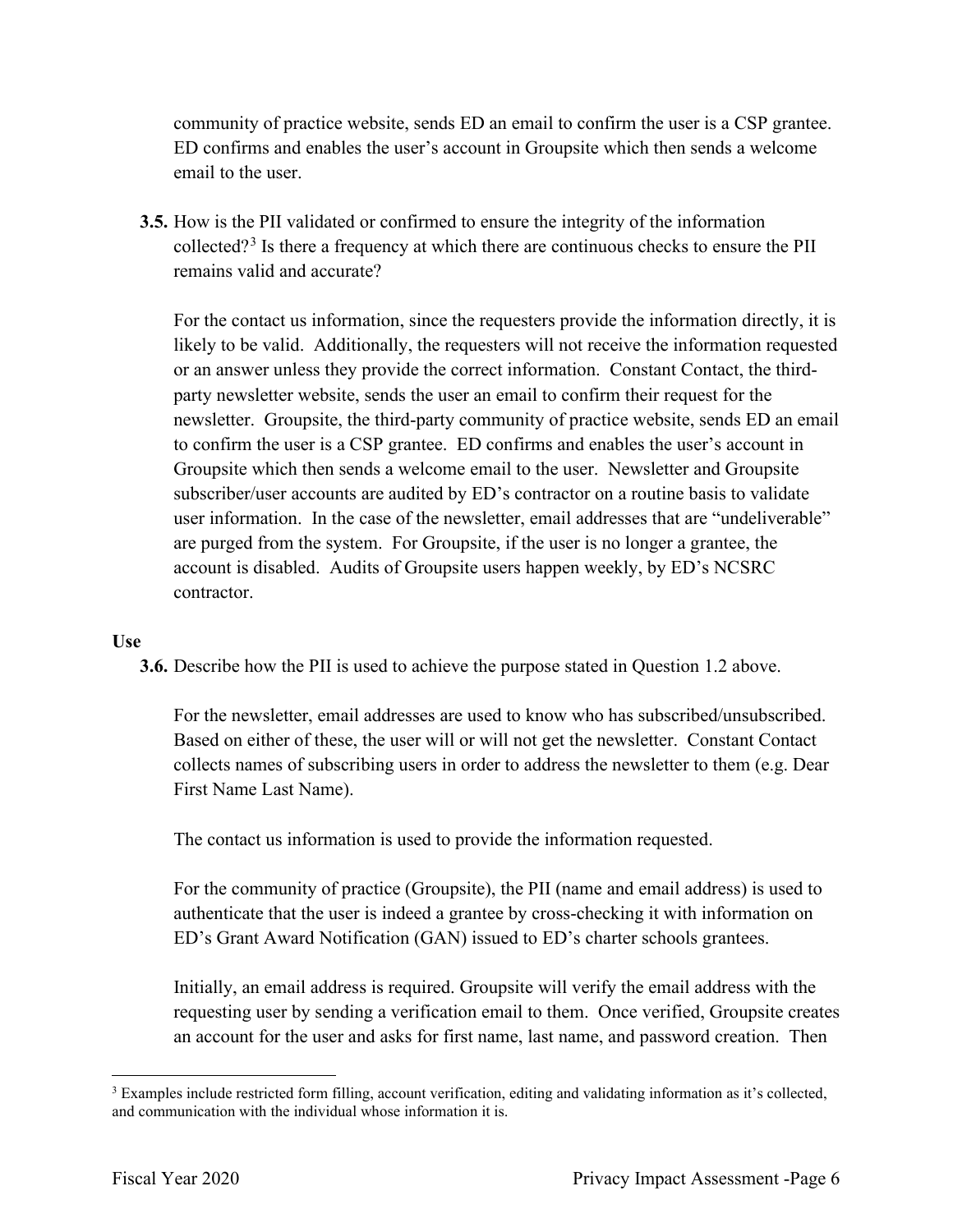the user must respond to two questions: 1) "Is your organization the recipient of a state entity grant from the charter school programs? \*this forum is only for CSP state entity grantees. (yes/no)" 2) "Organization Name". Once entered, an email is generated to NCSRC administrators who validate that the requestor is indeed a grantee before approval to enter the forum is granted..

 **3.7.** Is the system using PII for testing/researching new applications or information systems prior to deployment or for training employees?<br>No

**3.7.1.** If the above answer is **YES,** what controls are in place to minimize the risk and protect the data?

 Click here to enter text.  $\overline{M}$  N/A

#### **Social Security Numbers**

*It is the Department's Policy that, in order to collect Social Security Numbers, the System Owner must state the collection is: 1) authorized by law, 2) necessary for an agency purpose, and 3) there is no reasonable alternative.* 

 **3.8.** Does the system collect Social Security Numbers? Note that if the system maintains Social Security Numbers but does not explicitly collect them, answer 3.8.1 to address the purpose for maintaining them.

No

**3.8.1.** If the above answer is **YES**, explain the purpose for its collection, and how the SSN will be used.

 $M/N$ 

Click here to enter text.

 **3.8.2.** Specify any alternatives considered in the collection of SSNs and why the alternatives were not selected.

 $\overline{M}$  N/A

Click here to enter text.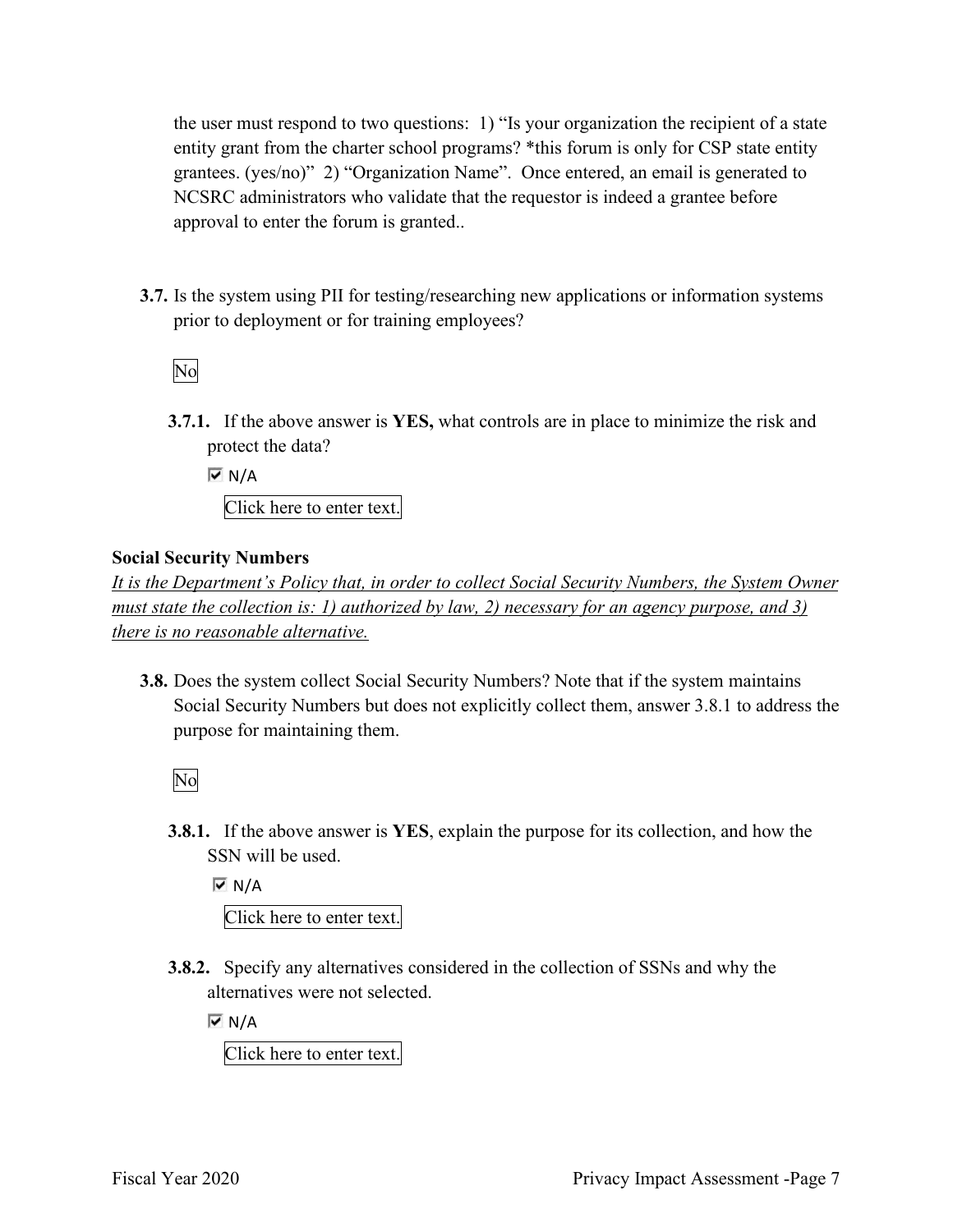#### **4. Notice**

 its collection (e.g., direct notice, such as a Privacy Act Statement (if applicable) or public notice, such as a SORN, PIA,)? If notice is not provided, explain why not. **4.1.** How does the system provide individuals with notice about the collection of PII prior to

 Additionally, the NCSRC website has a privacy policy. This PIA provides notice to the public regarding the collection and use of the PII.

**4.2.** Provide the text of the notice or the link to the webpage where the notice is posted if notice is provided other than by SORN or PIA.

 $\Box$  N/A

<https://charterschoolcenter.ed.gov/privacy-policy>

**4.3.** What opportunities are available for individuals to consent to uses (including new uses of previously collected PII), decline to provide PII, or opt out of the project?

 collection and use. Users/subscribers to the newsletter can opt out at any time. The user's data is permanently deleted if they opt out of receiving a newsletter or joining the Requesting funding information or assistance through the contact us form is a one-time community of practice.

 are aware of and can consent to, where feasible, these changes? **4.4.** Is the notice referenced in Question 4.1 reviewed and revised when there are changes in the practice, policy, or activities that affect the PII and privacy to ensure that individuals

Yes

#### **5. Information Sharing and Disclosures**

#### **Internal**

 **5.1.** Will PII be shared internally with other ED principal offices? If the answer is **NO**, please skip to Question 5.4.

No

**5.2.** What PII will be shared and with whom?

 $\overline{M}$  N/A

Click here to enter text.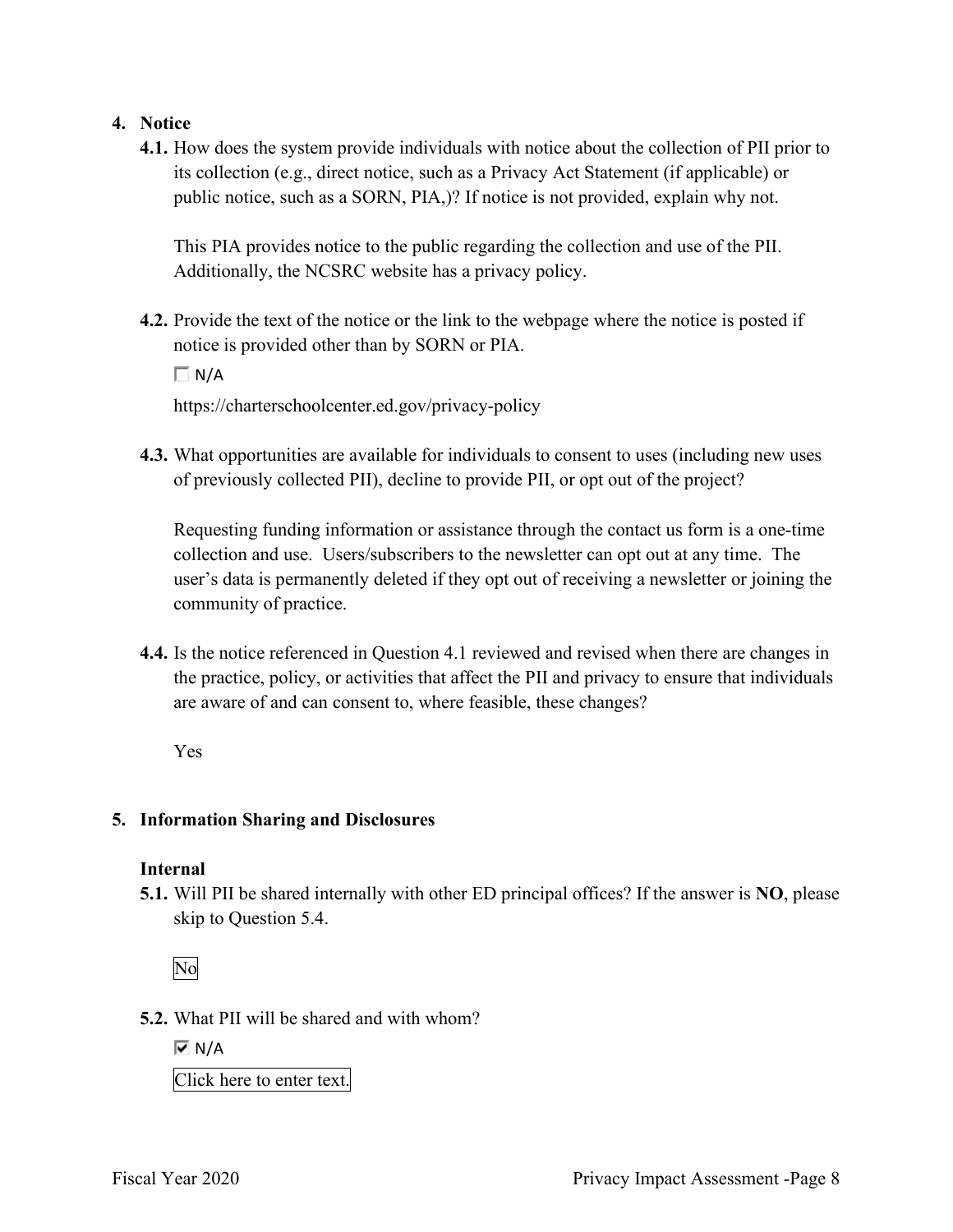organizations? **5.3.** What is the purpose for sharing the specified PII with the specified internal

 $\overline{M}$  N/A

Click here to enter text.

#### **External**

 school district, the public, etc.)? If the answer is **NO**, please skip to Question 6.1. **5.4.** Will the PII contained in the system be shared with external entities (e.g. another agency,

No

 **5.5.** What PII will be shared and with whom? List programmatic disclosures only.<sup>4</sup> **Note: If you are sharing Social Security Numbers externally, please specify to whom and for what purpose**.

 $\overline{M}$  N/A

Click here to enter text.

**5.6.** What is the purpose for sharing the PII with the specified external entities?

 $\overline{M}$  N/A

Click here to enter text.

**5.7.** Is the sharing with the external entities authorized?

```
\overline{a} 
Click here to select. 
\overline{M} N/A
```
**5.8.** Is the system able to provide and retain an account of any disclosures made and make it available upon request?

 $\overline{M}$  N/A

Click here to select.

 **5.9.** How is the PII shared with the external entity (e.g. email, computer match, encrypted line, etc.)?

 $\overline{M}$  N/A

Click here to enter text.

<sup>&</sup>lt;sup>4</sup> If this information is covered by Privacy Act System of Records Notice (SORN) please list only relevant programmatic disclosures listed under the Routine Uses section.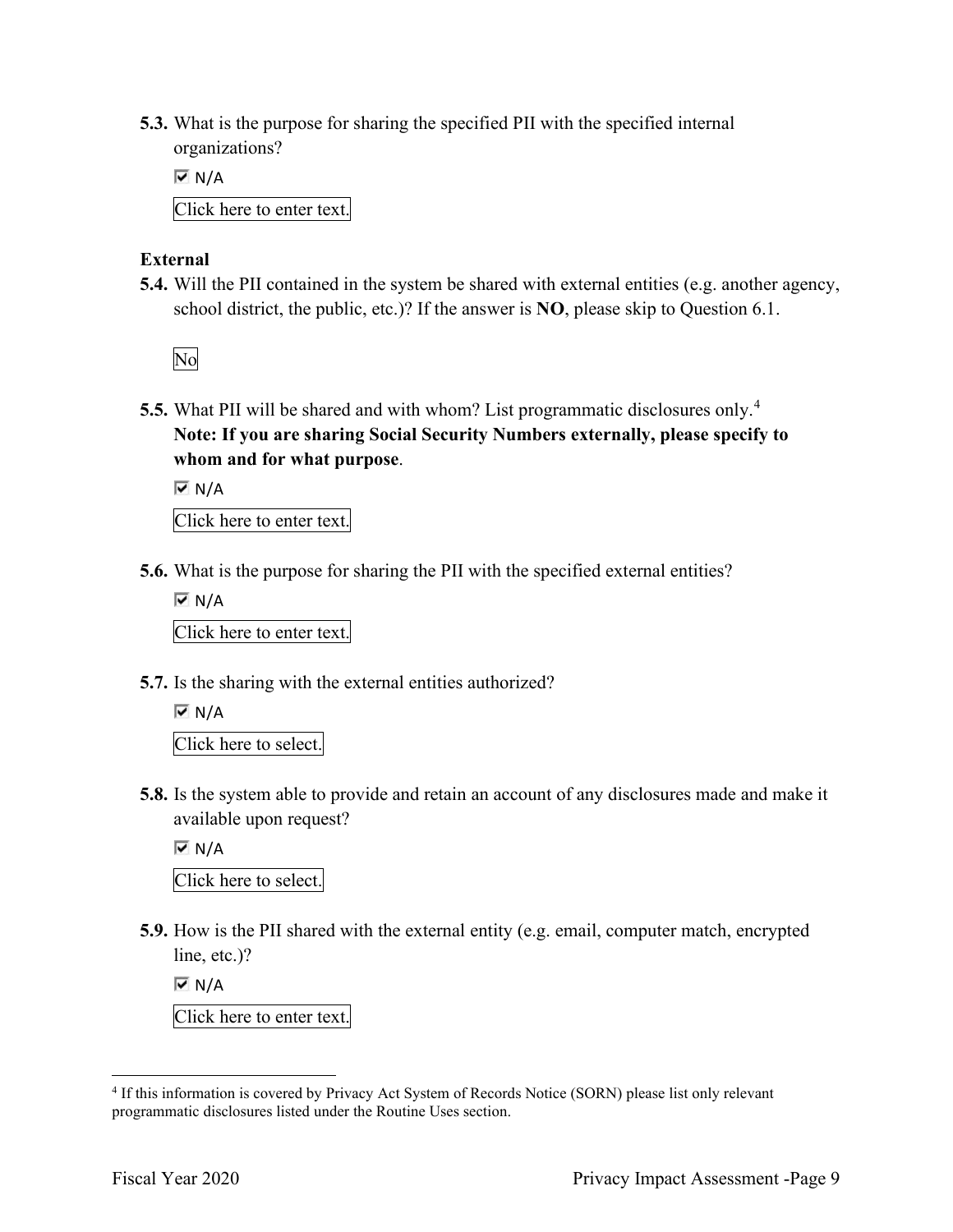**5.10.** Is the sharing pursuant to a Computer Matching Agreement (CMA), Memorandum of Understanding (MOU), or other type of approved sharing agreement with another agency?

 Click here to select.  $\overline{M}$  N/A

**5.11.** Does the project place limitation on re-disclosure?

 $\overline{M}$  N/A

Click here to select.

#### **6. Redress**

**6.1.** What are the procedures that allow individuals to access their own information?

 Therefore, there is no information for individuals to access . The contact us information is collected for a one-time communication and is not kept.

For the newsletter, Constant Contact subscribers can unsubscribe at will.

Groupsite users can delete their accounts at will. Users also have the ability to change any information at will.

**6.2.** What procedures are in place to allow the subject individual to correct inaccurate or erroneous information?

 Therefore, there is no information for individuals to access and correct. The contact us information is collected for a one-time communication and is not kept.

For the newsletter, subscribers can unsubscribe at will.

The users/subscribers can update, change, or delete their information on the two thirdparty service sites, Groupsite and Constant Contact.

**6.3.** How does the project notify individuals about the procedures for correcting their information?

 Contact us information is collected for a one-time communication, so no procedures are necessary.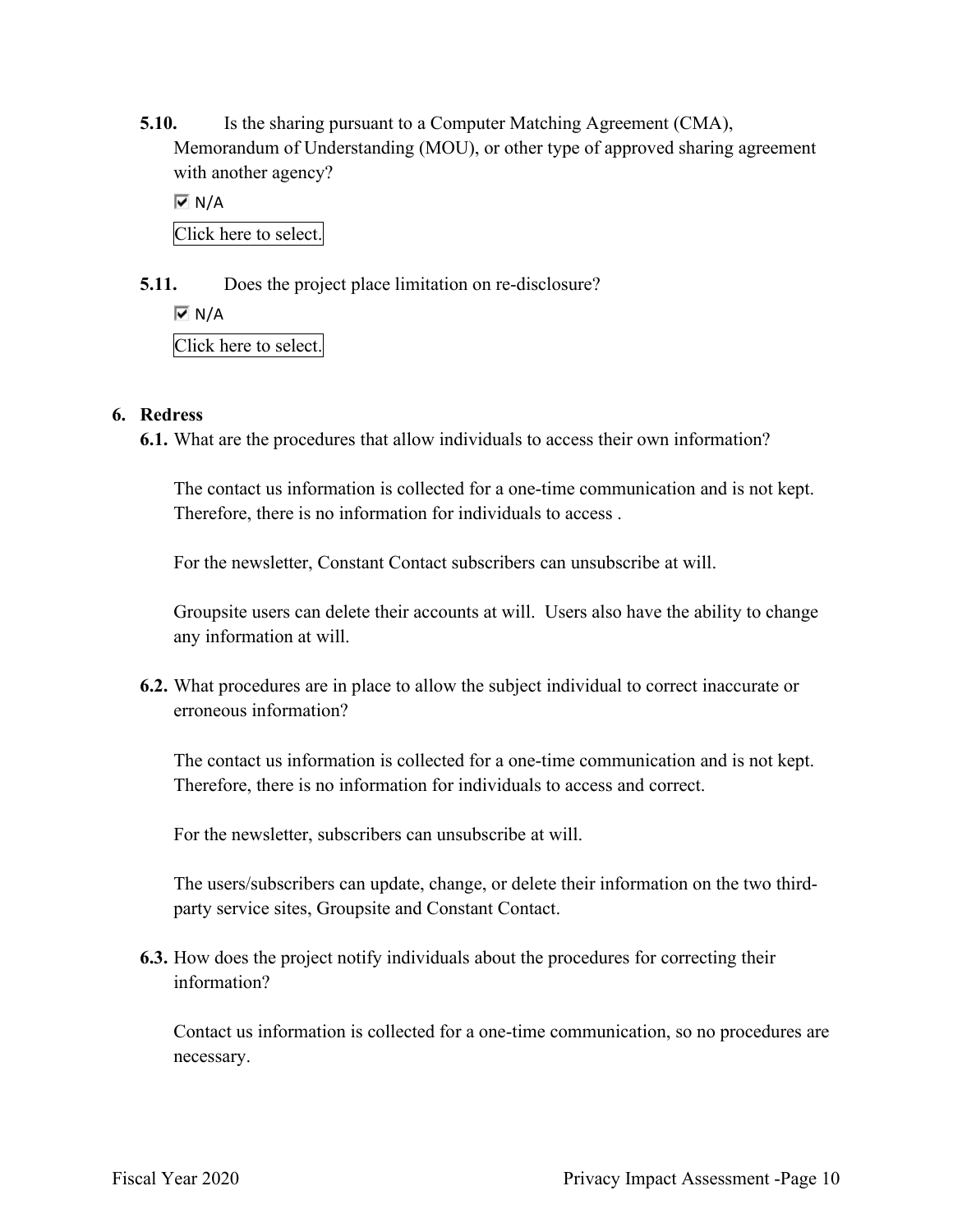Users/subscribers are notified on the webpage that they can opt out of receiving emails at any time using the SafeUnsubscribe found at the bottom of every email.

Groupsite has a My Account link at entry and the newsletter has an unsubscribe link in the footer.

#### *7.* **Safeguards**

#### *If you are unsure which safeguards will apply, please consult with your ISSO.*

 system and build privacy extensions to the extent feasible? **7.1.** Does the principal office work with their CSO/ISSO to build privacy & security into the



**7.2.** Is an Authority to Operate (ATO) required?

Yes

**7.3.** Under NIST FIPS Pub. 199, what is the security categorization of the system: **Low, Moderate, or High?** 

 $\Box$  N/A Low

**7.4.** What administrative, technical, and physical safeguards are in place to protect the information?

Information collected on the NCSRC website is accessible only to authorized users. Physical security of electronic data will be maintained in a secured data center, access to which is controlled by multiple access controls. NCSRC has technical and administrative controls in place that are compliant with the Federal Information Security Modernization Act (FISMA) and with National Institute of Standards and Technology (NIST) standards. NCSRC also operates under an approved Authorization to Operate. When users select a link to go to Groupsite or Constant Contact, the Department provides them with notice that they are leaving the ED environment and are going to the Constant Contact or Groupsite environments. Those environments each have strong security, descriptions of which can be found at the Groupsite webpage and the Constant Contact webpage, respectively.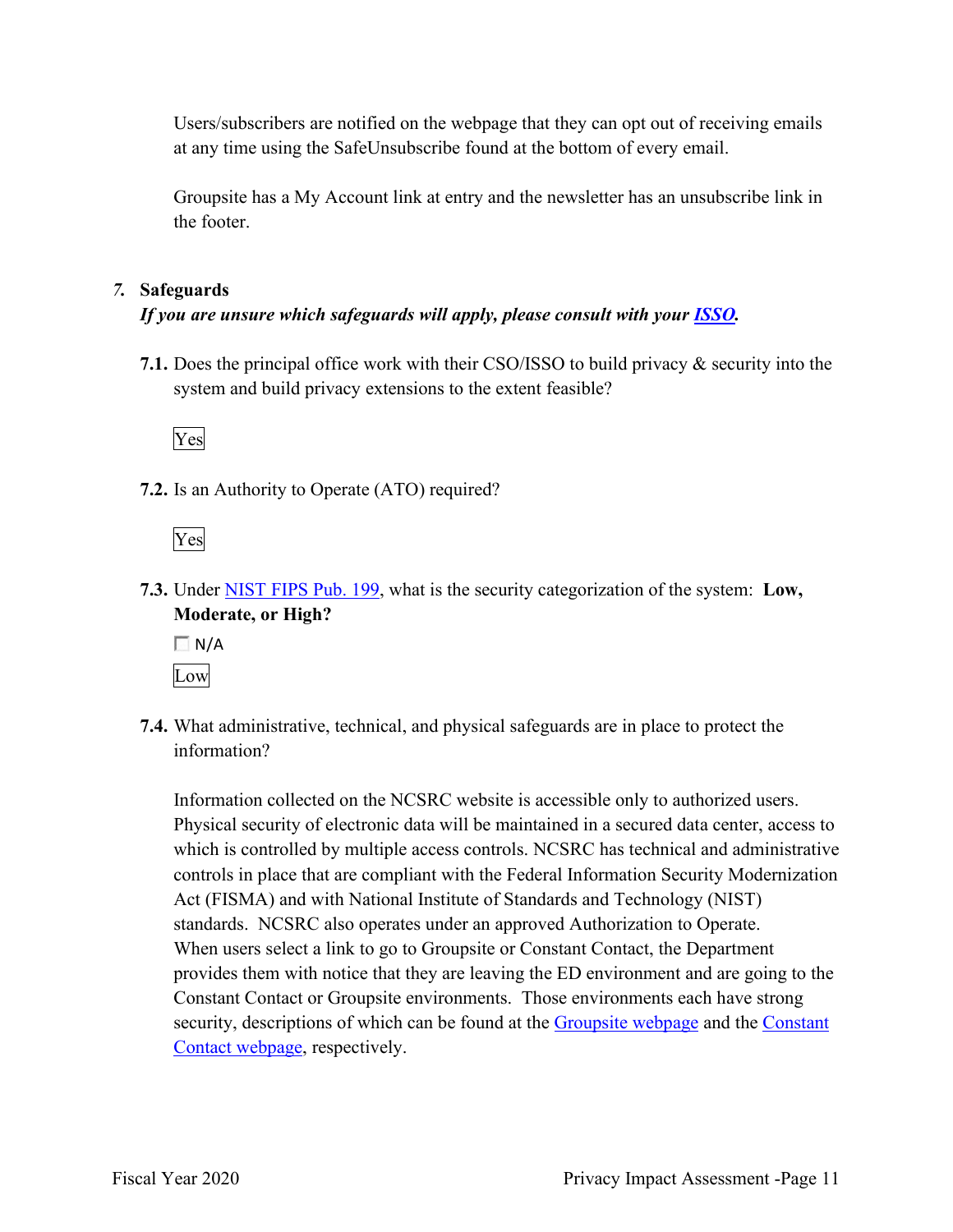**7.5.** Is the information in the system appropriately secured in accordance with the IT security requirements and procedures as required by Federal law and policy?

Yes

**7.6.** Has a risk assessment been conducted where appropriate security controls to protect against that risk have been identified and implemented?

Yes

 ensure the security controls continue to work properly at safeguarding the PII. **7.7.** Please describe any monitoring, testing or evaluation conducted on a regular basis to

 NCSRC will be authorized for operation in accordance with the Department's Security Information Systems and organizations and the Department's Information Security Continuous Authorization Program. As part of the Authority to Operate (ATO) granted by the Security Authorization Program, NCSRC will be required to comply with both the current version of NIST SP 800-137, Information Security Continuous Monitoring (ISCM) for Federal Monitoring Roadmap. Examples of testing or evaluation include running vulnerability scans and mitigating vulnerabilities within the times specified by the Department in addition to performing yearly self-assessments on one-third of the applicable security controls.

#### **8. Auditing and Accountability**

 **8.1.** How does the system owner assess and ensure that the PII is used in accordance with stated practices in this PIA?

The NCSRC system owner ensures that the information is used in accordance with stated practices in this PIA through several methods. One method is completing the ED Risk Management Framework process and receiving an Authority to Operate (ATO). Under this process a variety of controls are assessed by an independent assessor to ensure the NCSRC application and the data residing within are appropriately secured and protected. One-third of all controls are tested each year and the entire system security is reevaluated every three years. The PIA is reviewed and updated on an as needed basis and at a minimum, every two years.

 **8.2.** Does the system owner continuously monitor and audit the privacy controls to ensure effective implementation?